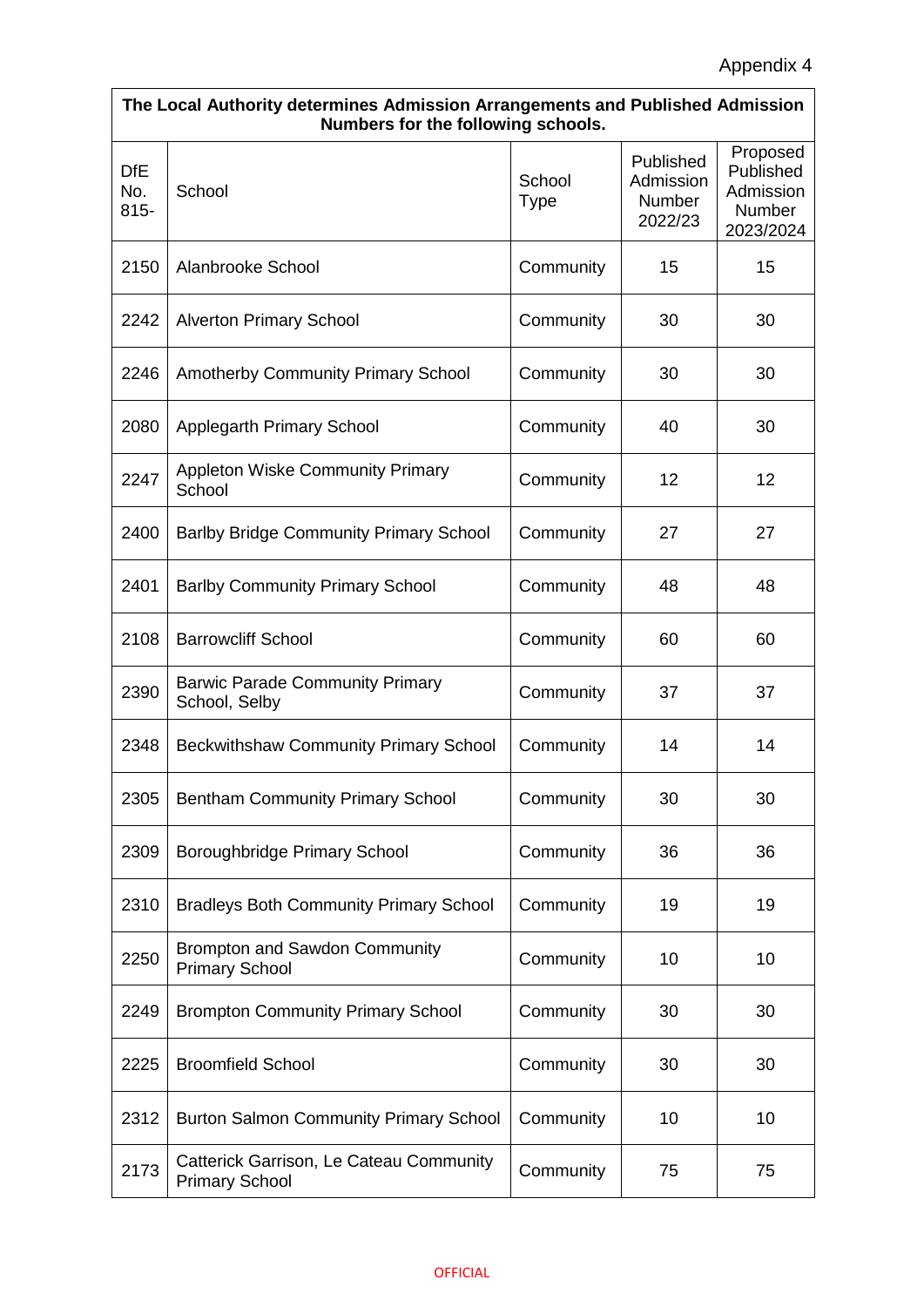| <b>DfE</b><br>No.<br>$815 -$ | School                                                              | School<br><b>Type</b> | Published<br>Admission<br><b>Number</b><br>2022/23 | Proposed<br>Published<br>Admission<br><b>Number</b><br>2023/2024 |
|------------------------------|---------------------------------------------------------------------|-----------------------|----------------------------------------------------|------------------------------------------------------------------|
| 2189                         | <b>Catterick Garrison, Wavell Community</b><br><b>Infant School</b> | Community             | 72                                                 | 72                                                               |
| 2224                         | <b>Cayton Community Primary School</b>                              | Community             | 30                                                 | 30                                                               |
| 2167                         | <b>Colburn Community Primary School</b>                             | Community             | 40                                                 | 40                                                               |
| 2316                         | <b>Cononley Community Primary School</b>                            | Community             | 21                                                 | 21                                                               |
| 2317                         | <b>Cowling Community Primary School</b>                             | Community             | 19                                                 | 19                                                               |
| 2347                         | Darley Community Primary School                                     | Community             | 14                                                 | 14                                                               |
| 2165                         | Dishforth Airfield Community Primary<br>School                      | Community             | 27                                                 | 27                                                               |
| 2164                         | <b>Easingwold Community Primary School</b>                          | Community             | 45                                                 | 45                                                               |
| 2257                         | <b>East Ayton Community Primary School</b>                          | Community             | 30                                                 | 30                                                               |
| 2320                         | <b>Fairburn Community Primary School</b>                            | Community             | 12                                                 | 12                                                               |
| 2413                         | <b>Filey Junior School</b>                                          | Community             | 80                                                 | 80                                                               |
| 2324                         | <b>Giggleswick Primary School</b>                                   | Community             | 13                                                 | 13                                                               |
| 2117                         | <b>Gladstone Road Primary School</b>                                | Community             | 120                                                | 120                                                              |
| 2338                         | <b>Glasshouses Community Primary School</b>                         | Community             | 10                                                 | 10                                                               |
| 2393                         | <b>Glusburn Community Primary School</b>                            | Community             | 52                                                 | 52                                                               |
| 2043                         | <b>Goathland Primary School</b>                                     | Community             | 7                                                  | $\overline{7}$                                                   |
| 2327                         | <b>Great Ouseburn Community Primary</b><br>School                   | Community             | 15                                                 | 15                                                               |
| 2329                         | Harrogate, Grove Road Community<br><b>Primary School</b>            | Community             | 40                                                 | 40                                                               |
| 2336                         | <b>Hellifield Community Primary School</b>                          | Community             | 15                                                 | 15                                                               |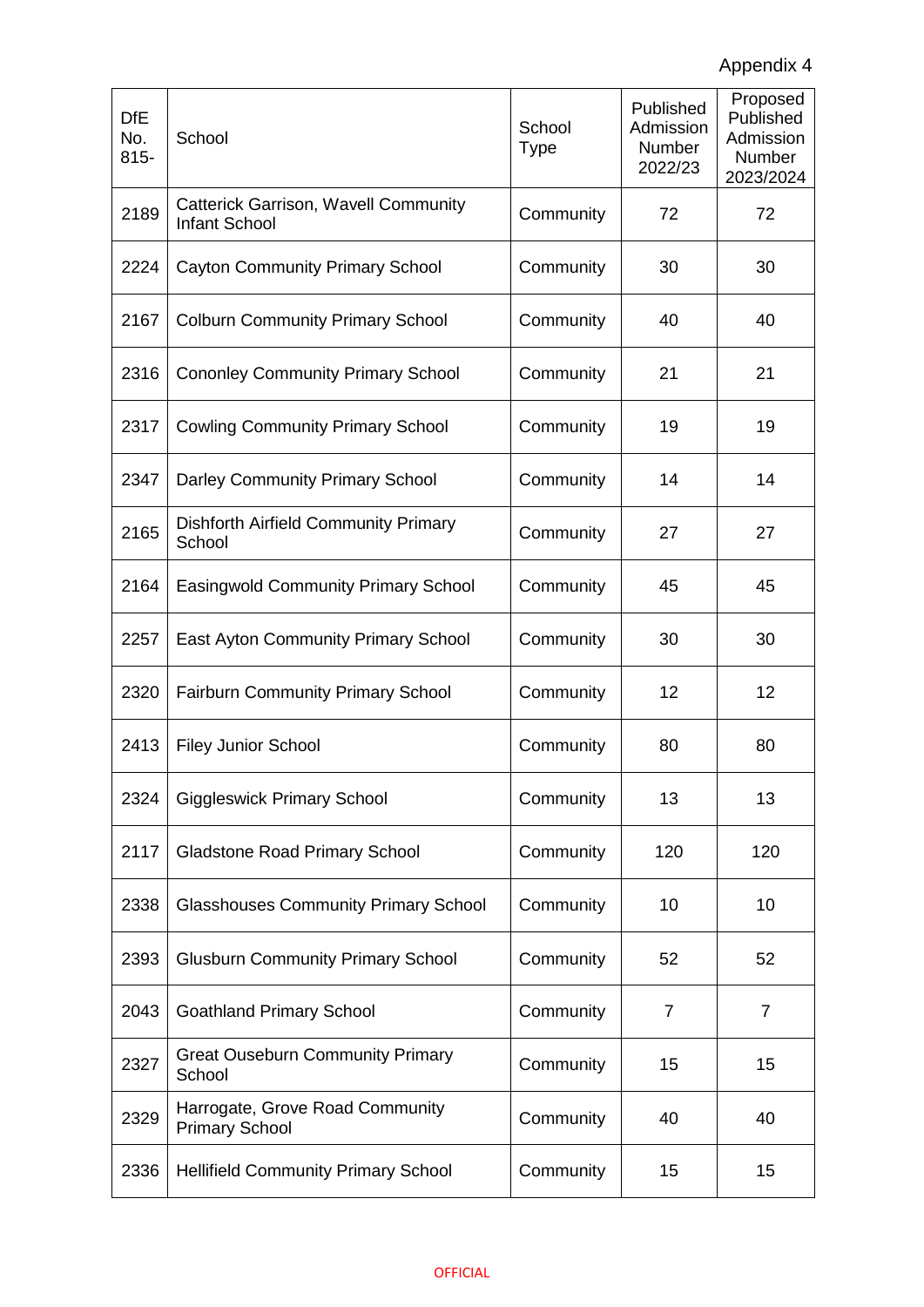| <b>DfE</b><br>No.<br>$815 -$ | School                                                     | School<br>Type | Published<br>Admission<br><b>Number</b><br>2022/23 | Proposed<br>Published<br>Admission<br>Number<br>2023/2024 |
|------------------------------|------------------------------------------------------------|----------------|----------------------------------------------------|-----------------------------------------------------------|
| 2402                         | <b>Hemingbrough Community Primary School</b>               | Community      | 30                                                 | 30                                                        |
| 2337                         | <b>Hensall Community Primary School</b>                    | Community      | 20                                                 | 20                                                        |
| 2403                         | Hunmanby Primary School                                    | Community      | 30                                                 | 30                                                        |
| 2063                         | Hunton and Arrathorne Community<br><b>Primary School</b>   | Community      | 10                                                 | 10                                                        |
| 2228                         | <b>Hutton Rudby Primary School</b>                         | Community      | 30                                                 | 30                                                        |
| 2391                         | Ingleton Primary School                                    | Community      | 26                                                 | 26                                                        |
| 2321                         | Kettlesing Felliscliffe Community Primary<br>School        | Community      | 10                                                 | 10                                                        |
| 2343                         | <b>Kettlewell Primary School</b>                           | Community      | 7                                                  | $\overline{7}$                                            |
| 2404                         | <b>Langton Primary School</b>                              | Community      | 15                                                 | 15                                                        |
| 2405                         | <b>Leavening Community Primary School</b>                  | Community      | 10                                                 | 10                                                        |
| 2040                         | Leeming and Londonderry Community<br><b>Primary School</b> | Community      | 8                                                  | 8                                                         |
| 2166                         | Leeming RAF Community Primary School                       | Community      | 40                                                 | 40                                                        |
| 2233                         | <b>Lindhead School</b>                                     | Community      | 30                                                 | 30                                                        |
| 2171                         | Linton-on-Ouse Primary School                              | Community      | 15                                                 | 15                                                        |
| 2406                         | <b>Luttons Community Primary School</b>                    | Community      | 8                                                  | 8                                                         |
| 2074                         | <b>Malton Community Primary School</b>                     | Community      | 42                                                 | 42                                                        |
| 2163                         | Mill Hill Community Primary School                         | Community      | 30                                                 | 30                                                        |
| 2367                         | Moorside Primary School                                    | Community      | 30                                                 | 30                                                        |
| 2075                         | <b>Nawton Community Primary School</b>                     | Community      | 15                                                 | 15                                                        |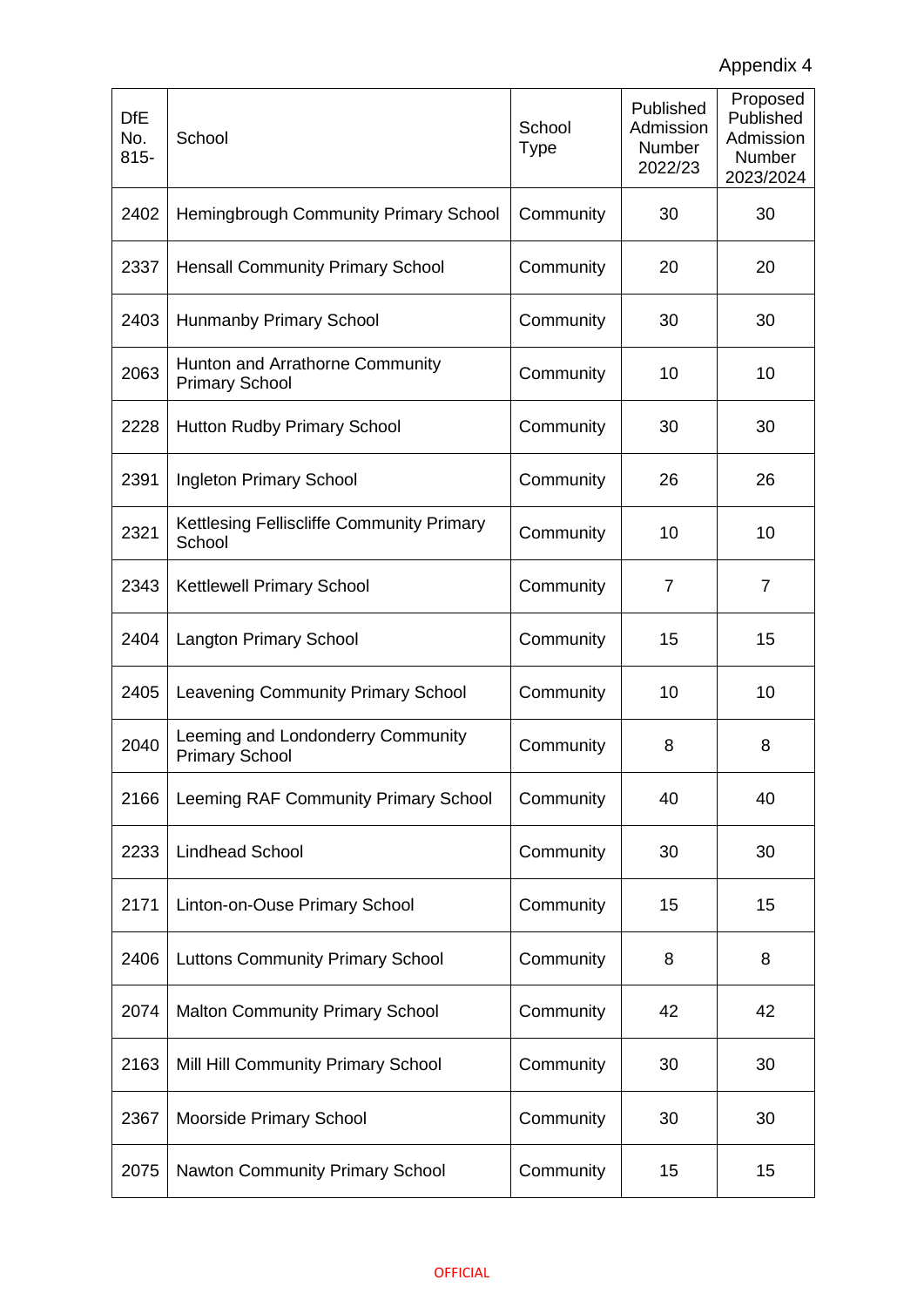| <b>DfE</b><br>No.<br>$815 -$ | School                                                          | School<br><b>Type</b> | Published<br>Admission<br>Number<br>2022/23 | Proposed<br>Published<br>Admission<br>Number<br>2023/2024 |
|------------------------------|-----------------------------------------------------------------|-----------------------|---------------------------------------------|-----------------------------------------------------------|
| 2081                         | North and South Cowton Community<br><b>Primary School</b>       | Community             | $\overline{7}$                              | $\overline{7}$                                            |
| 2407                         | North Duffield Community Primary School                         | Community             | 25                                          | 25                                                        |
| 2408                         | <b>Norton Community Primary School</b>                          | Community             | 90                                          | 90                                                        |
| 2060                         | <b>Oakridge Community Primary School</b>                        | Community             | 8                                           | 8                                                         |
| 2083                         | <b>Osmotherley Primary School</b>                               | Community             | 10                                          | 10                                                        |
| 2235                         | <b>Pickering Community Infant School</b>                        | Community             | 75                                          | 75                                                        |
| 2222                         | <b>Pickering Community Junior School</b>                        | Community             | 75                                          | 75                                                        |
| 2096                         | <b>Reeth Community Primary School</b>                           | Community             | 8                                           | 8                                                         |
| 2410                         | <b>Riccall Community Primary School</b>                         | Community             | 30                                          | 30                                                        |
| 2097                         | <b>Romanby Primary School</b>                                   | Community             | 40                                          | 40                                                        |
| 2098                         | Rosedale Abbey Community Primary<br>School                      | Community             | $\overline{7}$                              | $\overline{7}$                                            |
| 2424                         | Saltergate Community Junior School                              | Community             | 60                                          | 60                                                        |
| 2425                         | Saltergate Infant School                                        | Community             | 60                                          | 60                                                        |
| 2120                         | Scarborough, Northstead Community<br><b>Primary School</b>      | Community             | 90                                          | 90                                                        |
| 2170                         | Scarborough, Overdale Community<br><b>Primary School</b>        | Community             | 60                                          | 60                                                        |
| 2350                         | <b>Scotton Lingerfield Community Primary</b><br>School          | Community             | 15                                          | 15                                                        |
| 2223                         | Seamer and Irton Community Primary<br>School                    | Community             | 60                                          | 60                                                        |
| 2418                         | Selby, Longman's Hill Community Primary<br>School               | Community             | 30                                          | 30                                                        |
| 2421                         | Sherburn in Elmet, Athelstan Community<br><b>Primary School</b> | Community             | 60                                          | 60                                                        |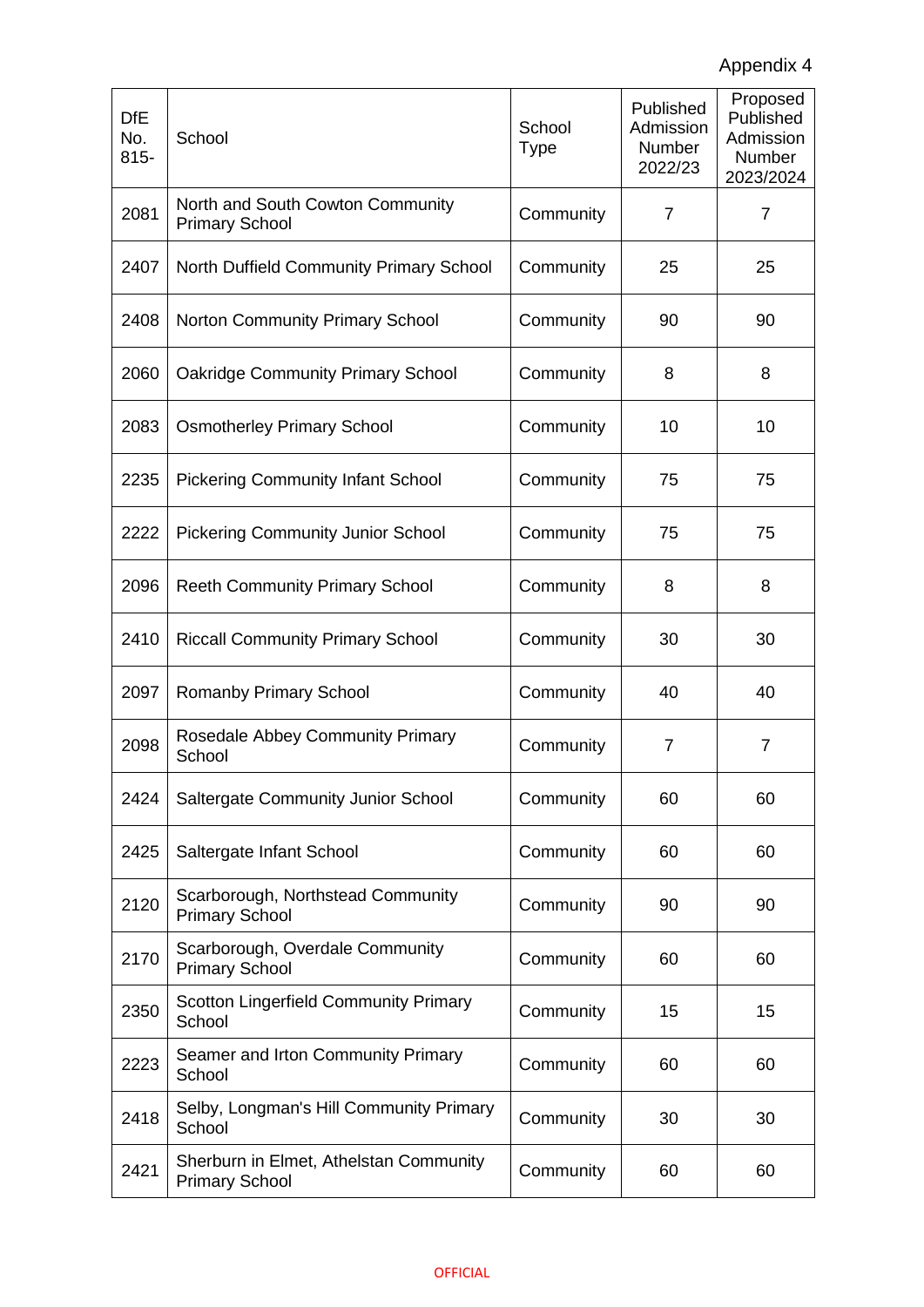| <b>DfE</b><br>No.<br>$815 -$ | School                                                    | School<br><b>Type</b> | Published<br>Admission<br>Number<br>2022/23 | Proposed<br>Published<br>Admission<br>Number<br>2023/2024 |
|------------------------------|-----------------------------------------------------------|-----------------------|---------------------------------------------|-----------------------------------------------------------|
| 2186                         | <b>Sheriff Hutton Primary School</b>                      | Community             | 15                                          | 15                                                        |
| 2354                         | <b>Sicklinghall Community Primary School</b>              | Community             | 12                                          | 12                                                        |
| 2365                         | Skipton, Greatwood Community Primary<br>School            | Community             | 30                                          | 30                                                        |
| 2356                         | Skipton, Water Street Community Primary<br>School         | Community             | 30                                          | 30                                                        |
| 2132                         | <b>Slingsby Community Primary School</b>                  | Community             | 11                                          | 11                                                        |
| 2133                         | <b>Snape Community Primary School</b>                     | Community             | $\overline{7}$                              | $\overline{7}$                                            |
| 2061                         | <b>Staithes, Seton Community Primary</b><br>School        | Community             | 15                                          | 15                                                        |
| 2358                         | <b>Staveley Community Primary School</b>                  | Community             | 10                                          | 12                                                        |
| 2138                         | <b>Stillington Primary School</b>                         | Community             | 7                                           | $\overline{7}$                                            |
| 2335                         | <b>Summerbridge Community Primary School</b>              | Community             | 12                                          | 12                                                        |
| 2359                         | <b>Sutton-in-Craven Community Primary</b><br>School       | Community             | 30                                          | 30                                                        |
| 2237                         | <b>Thirsk Community Primary School</b>                    | Community             | 42                                          | 42                                                        |
| 2360                         | Thornton in Craven Community Primary<br>School            | Community             | 11                                          | 11                                                        |
| 2381                         | Thorpe Willoughby Community Primary<br>School             | Community             | 45                                          | 45                                                        |
| 2188                         | <b>Wavell Community Junior School</b>                     | Community             | 60                                          | 60                                                        |
| 2151                         | <b>Welburn Community Primary School</b>                   | Community             | 10                                          | 10                                                        |
| 2206                         | <b>Wheatcroft Community Primary School</b>                | Community             | 30                                          | 30                                                        |
| 2363                         | Whitley and Eggborough Community<br><b>Primary School</b> | Community             | 40                                          | 40                                                        |
| 2364                         | <b>Willow Tree Community Primary School</b>               | Community             | 75                                          | 75                                                        |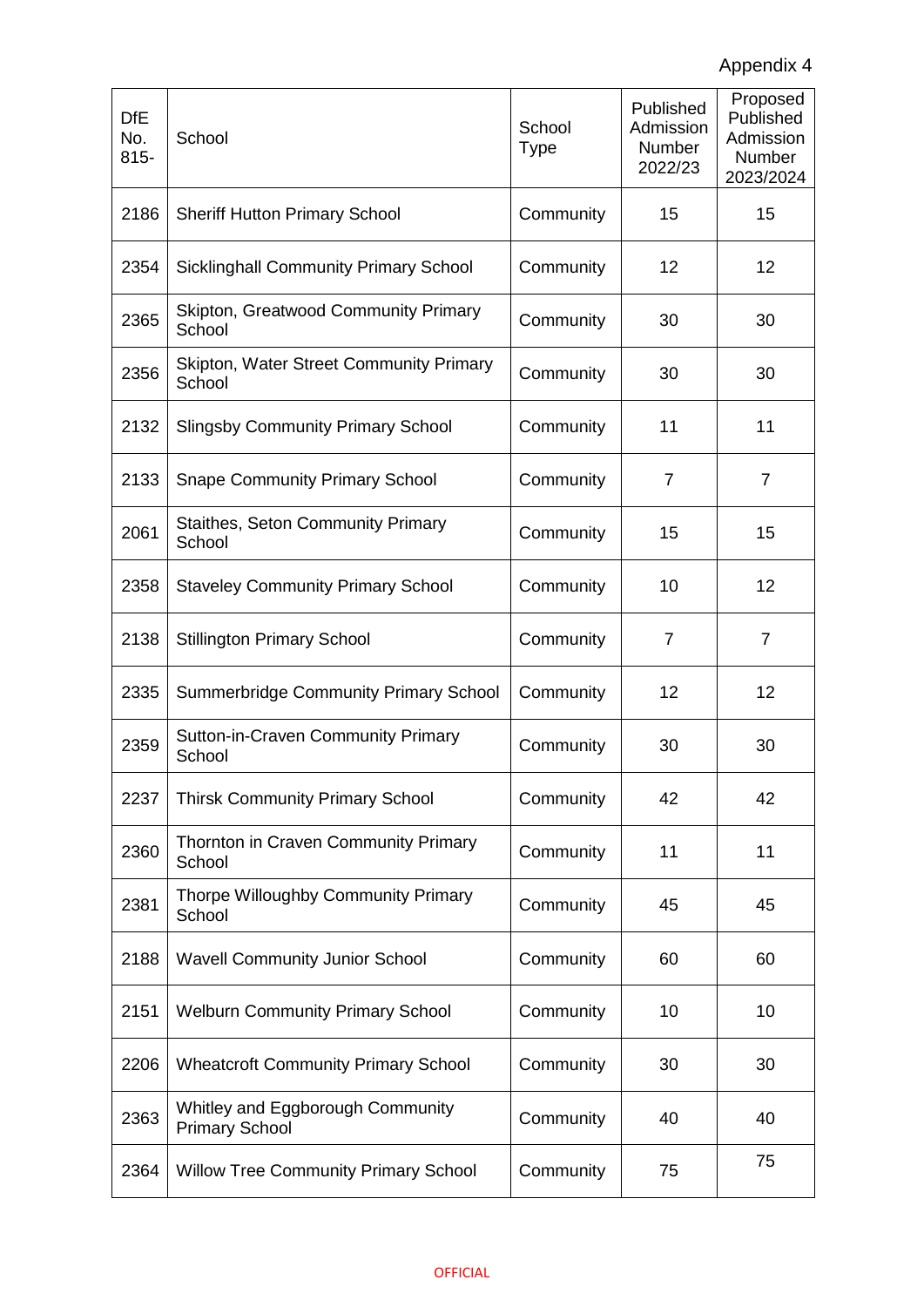| <b>DfE</b><br>No.<br>$815 -$ | School                                                                                         | School<br><b>Type</b>   | Published<br>Admission<br><b>Number</b><br>2022/23 | Proposed<br>Published<br>Admission<br><b>Number</b><br>2023/2024 |
|------------------------------|------------------------------------------------------------------------------------------------|-------------------------|----------------------------------------------------|------------------------------------------------------------------|
| 2430                         | <b>Woodfield Primary School</b>                                                                | Community               | 30                                                 | 30                                                               |
| 3228                         | Admiral Long Church of England Primary<br>School                                               | Voluntary<br>controlled | 8                                                  | 8                                                                |
| 3001                         | Aiskew, Leeming Bar Church of England<br><b>Primary School</b>                                 | Voluntary<br>controlled | 14                                                 | 14                                                               |
| 3289                         | <b>Askrigg Voluntary Controlled Primary</b><br>School                                          | Voluntary<br>controlled | 12                                                 | 12                                                               |
| 3008                         | Bainbridge Church of England Primary and<br><b>Nursery School</b>                              | Voluntary<br>controlled | 12                                                 | 12                                                               |
| 3223                         | Barlow Church of England Voluntary<br><b>Controlled Primary School</b>                         | Voluntary<br>controlled | 10                                                 | 10                                                               |
| 3010                         | Bedale Church of England Primary School                                                        | Voluntary<br>controlled | 60                                                 | 60                                                               |
| 3012                         | Bilsdale Midcable Chop Gate Church of<br><b>England Voluntary Controlled Primary</b><br>School | Voluntary<br>controlled | 6                                                  | 6                                                                |
| 3226                         | <b>Birstwith Church of England Primary</b><br>School                                           | Voluntary<br>controlled | 12                                                 | 12                                                               |
| 3227                         | Bishop Monkton Church of England<br><b>Primary School</b>                                      | Voluntary<br>controlled | 15                                                 | 15                                                               |
| 3015                         | Brompton-on-Swale Church of England<br><b>Primary School</b>                                   | Voluntary<br>controlled | 30                                                 | 30                                                               |
| 3232                         | Burton Leonard Church of England<br><b>Primary School</b>                                      | Voluntary<br>controlled | 10                                                 | 10                                                               |
| 3233                         | Chapel Haddlesey Church of England<br><b>Voluntary Controlled Primary School</b>               | Voluntary<br>controlled | 10                                                 | 10                                                               |
| 3273                         | Christ Church Church of England<br><b>Voluntary Controlled Primary School</b>                  | Voluntary<br>controlled | 20                                                 | 20                                                               |
| 3150                         | <b>Cliffe Voluntary Controlled Primary School</b>                                              | Voluntary<br>controlled | 17                                                 | 17                                                               |
| 3235                         | Cracoe and Rylstone Voluntary Controlled<br>Church of England Primary School                   | Voluntary<br>controlled | $\overline{7}$                                     | $\overline{7}$                                                   |
| 3020                         | Crakehall Church of England Primary<br>School                                                  | Voluntary<br>controlled | 20                                                 | 20                                                               |
| 3021                         | Crayke Church of England Voluntary<br><b>Controlled Primary School</b>                         | Voluntary<br>controlled | 15                                                 | 15                                                               |
| 3027                         | Dishforth Church of England Voluntary<br><b>Controlled Primary School</b>                      | Voluntary<br>controlled | 15                                                 | 15                                                               |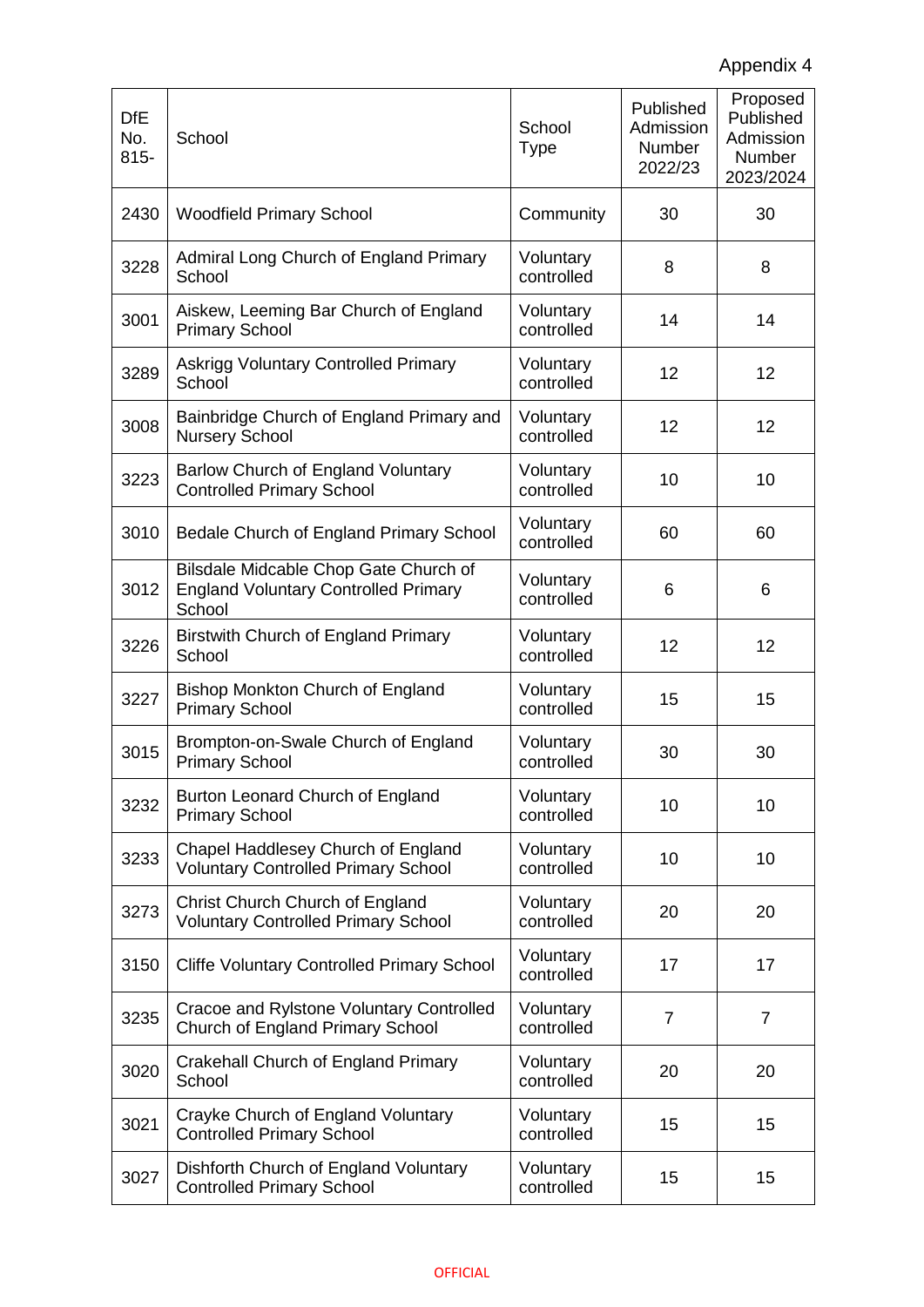| <b>DfE</b><br>No.<br>$815 -$ | School                                                                                    | School<br><b>Type</b>   | Published<br>Admission<br><b>Number</b><br>2022/23 | Proposed<br>Published<br>Admission<br><b>Number</b><br>2023/2024 |
|------------------------------|-------------------------------------------------------------------------------------------|-------------------------|----------------------------------------------------|------------------------------------------------------------------|
| 3236                         | <b>Embsay Church of England Voluntary</b><br><b>Controlled Primary School</b>             | Voluntary<br>controlled | 30                                                 | 30                                                               |
| 3237                         | <b>Follifoot Church of England Primary</b><br>School                                      | Voluntary<br>controlled | 9                                                  | 9                                                                |
| 3039                         | Foston Church of England Voluntary<br><b>Controlled Primary School</b>                    | Voluntary<br>controlled | 4                                                  | 4                                                                |
| 3266                         | Fountains Church of England Primary<br>School                                             | Voluntary<br>controlled | 15                                                 | 15                                                               |
| 3238                         | Fountains Earth, Lofthouse Church of<br><b>England Endowed Primary School</b>             | Voluntary<br>controlled | 6                                                  | 6                                                                |
| 3139                         | <b>Fylingdales Church of England Voluntary</b><br><b>Controlled Primary School</b>        | Voluntary<br>controlled | 16                                                 | 16                                                               |
| 3285                         | Gargrave Church of England Voluntary<br><b>Controlled Primary School</b>                  | Voluntary<br>controlled | 18                                                 | 18                                                               |
| 3040                         | Gillamoor Church of England Voluntary<br><b>Controlled Primary School</b>                 | Voluntary<br>controlled | 8                                                  | 8                                                                |
| 3240                         | Goldsborough Church of England Primary<br>School                                          | Voluntary<br>controlled | 12                                                 | 12                                                               |
| 3241                         | Grassington Church of England Voluntary<br><b>Controlled Primary School</b>               | Voluntary<br>controlled | 12                                                 | 12                                                               |
| 3242                         | Green Hammerton Church of England<br><b>Primary School</b>                                | Voluntary<br>controlled | 17                                                 | 17                                                               |
| 3243                         | Grewelthorpe Church of England Primary<br>School                                          | Voluntary<br>controlled | 10                                                 | 10                                                               |
| 3207                         | <b>Gunnerside Methodist Primary School</b>                                                | Voluntary<br>controlled | $\overline{7}$                                     | $\overline{7}$                                                   |
| 3045                         | Hackforth and Hornby Church of England<br><b>Primary School</b>                           | Voluntary<br>controlled | 6                                                  | 6                                                                |
| 3046                         | Hackness Church of England Voluntary<br><b>Controlled Primary School</b>                  | Voluntary<br>controlled | 10                                                 | 10                                                               |
| 3244                         | Hambleton Church of England Voluntary<br><b>Controlled Primary School</b>                 | Voluntary<br>controlled | 30                                                 | 30                                                               |
| 3050                         | Hawsker Cum Stainsacre Church of<br><b>England Voluntary Controlled Primary</b><br>School | Voluntary<br>controlled | 12                                                 | 15                                                               |
| 3155                         | Hertford Vale Church of England Voluntary<br>Controlled Primary School, Staxton           | Voluntary<br>controlled | 18                                                 | 18                                                               |
| 3053                         | <b>Hipswell Church of England Primary</b><br>School                                       | Voluntary<br>controlled | 30                                                 | 30                                                               |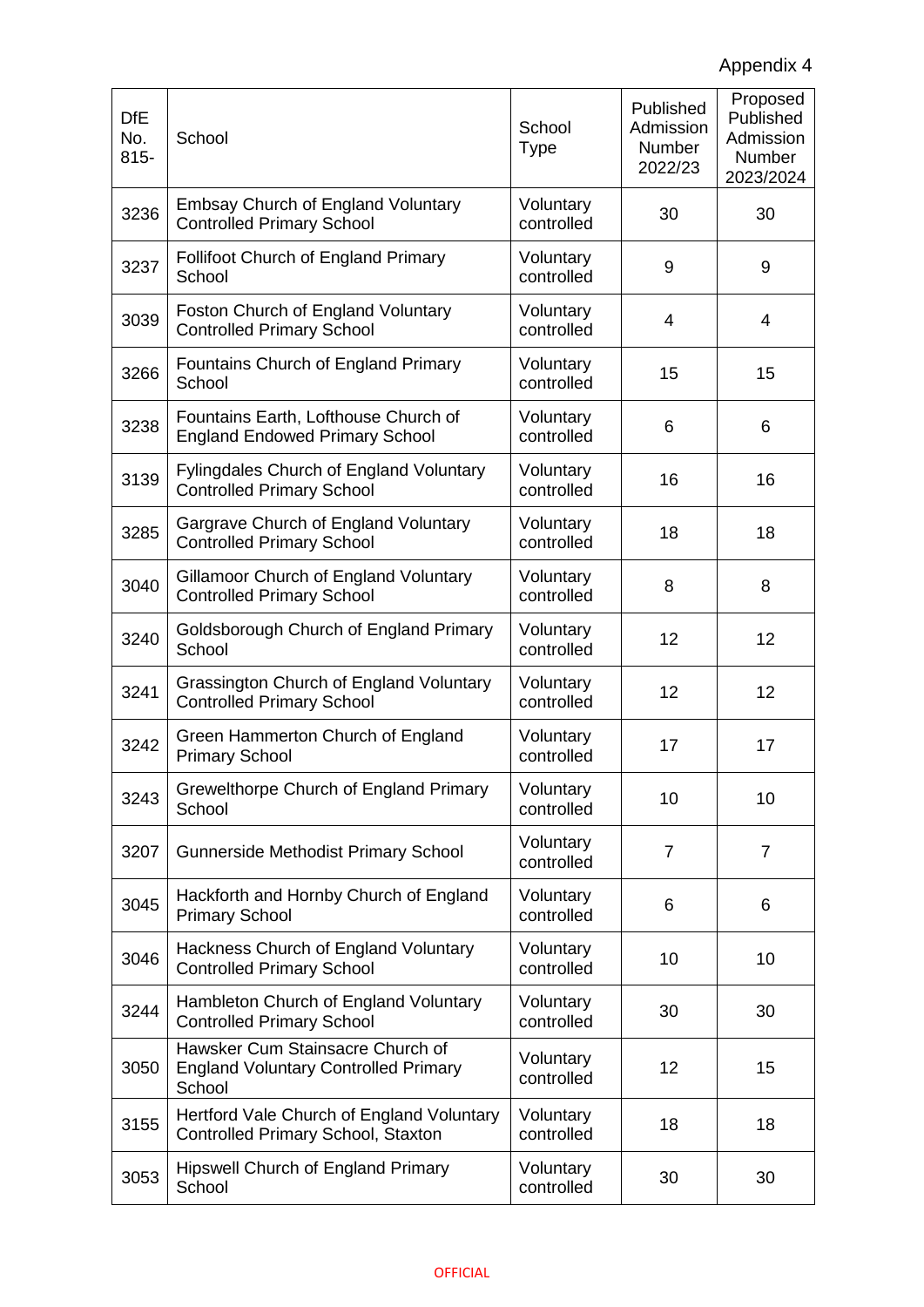| <b>DfE</b><br>No.<br>$815 -$ | School                                                                           | School<br><b>Type</b>   | Published<br>Admission<br><b>Number</b><br>2022/23 | Proposed<br>Published<br>Admission<br>Number<br>2023/2024 |
|------------------------------|----------------------------------------------------------------------------------|-------------------------|----------------------------------------------------|-----------------------------------------------------------|
| 3284                         | <b>Holy Trinity CofE Infant School</b>                                           | Voluntary<br>controlled | 60                                                 | 60                                                        |
| 3263                         | Holy Trinity CofE Junior School                                                  | Voluntary<br>controlled | 60                                                 | 60                                                        |
| 3054                         | Hovingham Church of England Voluntary<br><b>Controlled Primary School</b>        | Voluntary<br>controlled | 8                                                  | 8                                                         |
| 3055                         | Huby Church of England Voluntary<br><b>Controlled Primary School</b>             | Voluntary<br>controlled | 16                                                 | 15                                                        |
| 3057                         | Husthwaite Church of England Voluntary<br><b>Controlled Primary School</b>       | Voluntary<br>controlled | 15                                                 | 15                                                        |
| 3060                         | Ingleby Greenhow Church of England<br><b>Voluntary Controlled Primary School</b> | Voluntary<br>controlled | 10                                                 | 10                                                        |
| 3287                         | Kildwick Church of England Voluntary<br><b>Controlled Primary School</b>         | Voluntary<br>controlled | 17                                                 | 17                                                        |
| 3248                         | Killinghall Church of England Primary<br>School                                  | Voluntary<br>controlled | 30                                                 | 30                                                        |
| 3062                         | Kirby Hill Church of England Primary<br>School                                   | Voluntary<br>controlled | 22                                                 | 22                                                        |
| 3252                         | Kirk Hammerton Church of England<br><b>Primary School</b>                        | Voluntary<br>controlled | 12                                                 | 12                                                        |
| 3253                         | Kirk Smeaton Church of England Voluntary<br><b>Controlled Primary School</b>     | Voluntary<br>controlled | 15                                                 | 15                                                        |
| 3249                         | Kirkby Malzeard Church of England<br><b>Primary School</b>                       | Voluntary<br>controlled | 15                                                 | 15                                                        |
| 3255                         | Long Marston Church of England<br><b>Voluntary Controlled Primary School</b>     | Voluntary<br>controlled | 10                                                 | 12                                                        |
| 3069                         | Lythe Church of England Voluntary<br><b>Controlled Primary School</b>            | Voluntary<br>controlled | 15                                                 | 15                                                        |
| 3256                         | Markington Church of England Primary &<br><b>Nursery School</b>                  | Voluntary<br>controlled | 12                                                 | 12                                                        |
| 3042                         | Marwood Church of England Voluntary<br>Controlled Infant School, Great Ayton     | Voluntary<br>controlled | 23                                                 | 23                                                        |
| 3208                         | <b>Melsonby Methodist Primary School</b>                                         | Voluntary<br>controlled | 10                                                 | 10                                                        |
| 3258                         | North Stainley Church of England Primary<br>School                               | Voluntary<br>controlled | 8                                                  | 8                                                         |
| 3088                         | Pickhill Church of England Primary School                                        | Voluntary<br>controlled | 9                                                  | 9                                                         |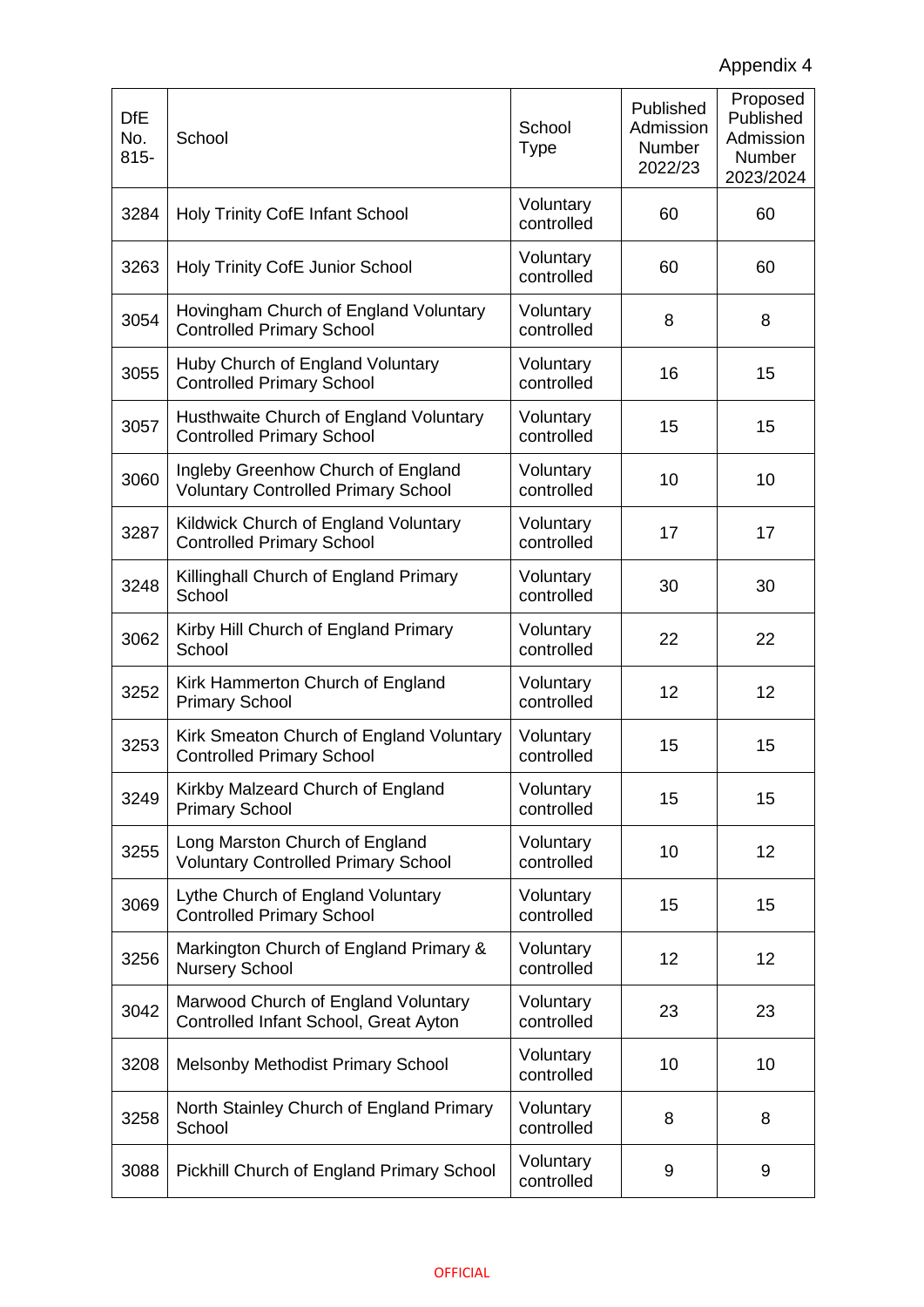| <b>DfE</b><br>No.<br>$815 -$ | School                                                                                  | School<br><b>Type</b>   | Published<br>Admission<br>Number<br>2022/23 | Proposed<br>Published<br>Admission<br><b>Number</b><br>2023/2024 |
|------------------------------|-----------------------------------------------------------------------------------------|-------------------------|---------------------------------------------|------------------------------------------------------------------|
| 3210                         | <b>Richmond Methodist Primary School</b>                                                | Voluntary<br>controlled | 45                                          | 45                                                               |
| 3261                         | Ripley Endowed Church of England<br>School                                              | Voluntary<br>controlled | 13                                          | 13                                                               |
| 3264                         | Roecliffe Church of England Primary<br>School                                           | Voluntary<br>controlled | 14                                          | 14                                                               |
| 3126                         | Ruswarp Church of England Voluntary<br><b>Controlled Primary School</b>                 | Voluntary<br>controlled | 15                                          | 15                                                               |
| 3099                         | Sand Hutton Church of England Voluntary<br><b>Controlled Primary School</b>             | Voluntary<br>controlled | 11                                          | 11                                                               |
| 3268                         | Selby Abbey Church of England Voluntary<br><b>Controlled Primary School</b>             | Voluntary<br>controlled | 56                                          | 56                                                               |
| 3101                         | Sessay Church of England Voluntary<br><b>Controlled Primary School</b>                  | Voluntary<br>controlled | 15                                          | 15                                                               |
| 3270                         | Settle Church of England Voluntary<br><b>Controlled Primary School</b>                  | Voluntary<br>controlled | 30                                          | 30                                                               |
| 3160                         | Settrington All Saints' Church of England<br><b>Voluntary Controlled Primary School</b> | Voluntary<br>controlled | 9                                           | 9                                                                |
| 3271                         | Sharow Church of England Primary School                                                 | Voluntary<br>controlled | 9                                           | 9                                                                |
| 3161                         | Sherburn Church of England Voluntary<br><b>Controlled Primary School</b>                | Voluntary<br>controlled | 8                                           | 11                                                               |
| 3272                         | Skelton Newby Hall Church of England<br><b>Primary School</b>                           | Voluntary<br>controlled | $\overline{7}$                              | $\overline{7}$                                                   |
| 3035                         | Sleights Church of England Voluntary<br><b>Controlled Primary School</b>                | Voluntary<br>controlled | 15                                          | 15                                                               |
| 3108                         | Snainton Church of England Voluntary<br><b>Controlled Primary School</b>                | Voluntary<br>controlled | 10                                          | 10                                                               |
| 3109                         | South Kilvington Church of England<br><b>Voluntary Controlled Primary School</b>        | Voluntary<br>controlled | 12                                          | 12                                                               |
| 3110                         | Spennithorne Church of England Primary<br>School                                        | Voluntary<br>controlled | 12                                          | 12                                                               |
| 3275                         | Spofforth Church of England Controlled<br><b>Primary School</b>                         | Voluntary<br>controlled | 15                                          | 15                                                               |
| 3225                         | St Cuthbert's Church of England Primary<br>School, Pateley Bridge                       | Voluntary<br>controlled | 17                                          | 17                                                               |
| 3005                         | St Hilda's Ampleforth Church of England<br><b>Voluntary Controlled Primary School</b>   | Voluntary<br>controlled | $\overline{7}$                              | $\overline{7}$                                                   |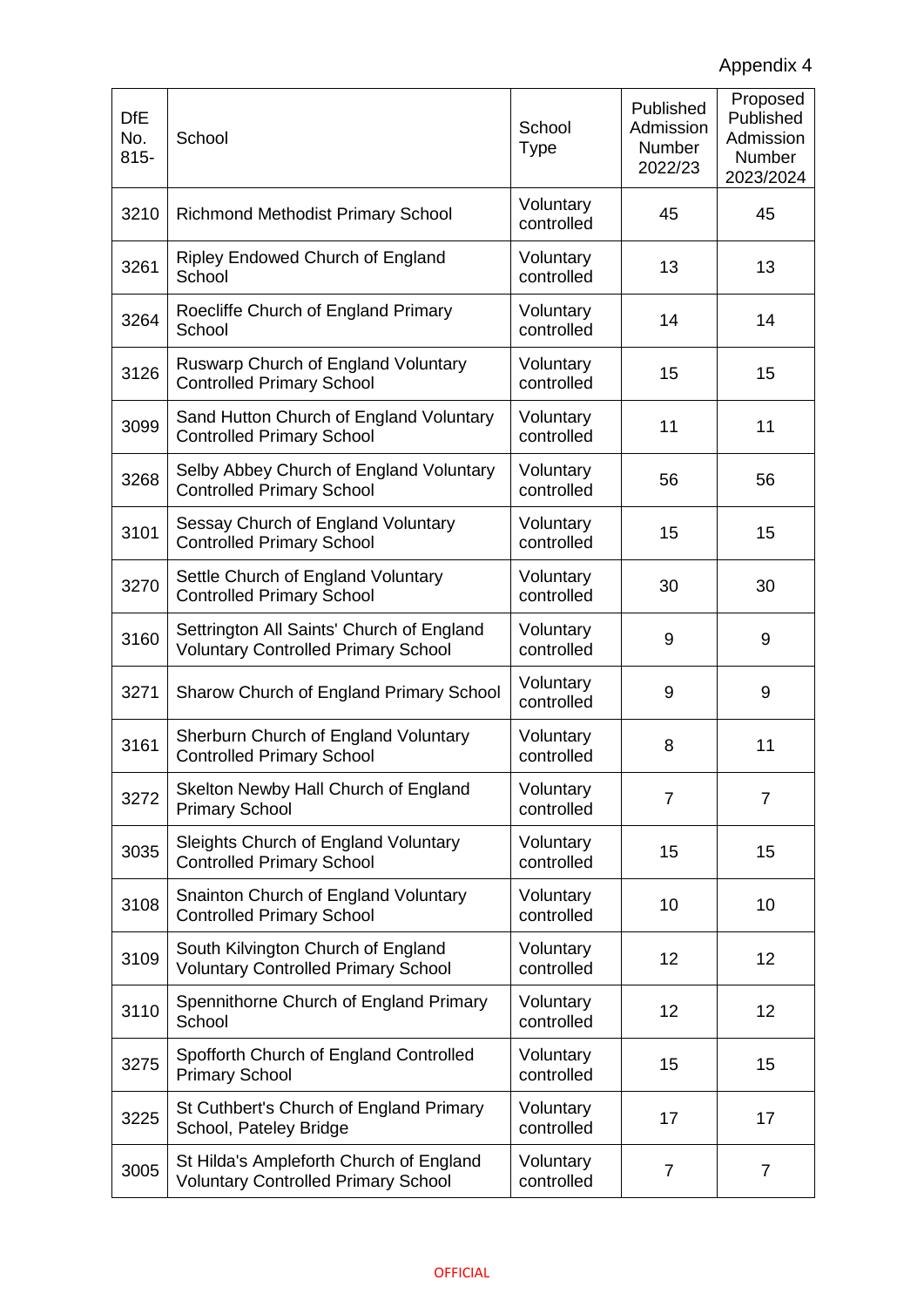| <b>DfE</b><br>No.<br>$815 -$ | School                                                                               | School<br>Type          | Published<br>Admission<br><b>Number</b><br>2022/23 | Proposed<br>Published<br>Admission<br><b>Number</b><br>2023/2024 |
|------------------------------|--------------------------------------------------------------------------------------|-------------------------|----------------------------------------------------|------------------------------------------------------------------|
| 3124                         | St Nicholas Church of England Primary<br>School, West Tanfield                       | Voluntary<br>controlled | 10                                                 | 10                                                               |
| 3276                         | Sutton in Craven Church of England<br><b>Voluntary Controlled Primary School</b>     | Voluntary<br>controlled | 15                                                 | 15                                                               |
| 3113                         | Sutton on the Forest Church of England<br><b>Voluntary Controlled Primary School</b> | Voluntary<br>controlled | 15                                                 | 15                                                               |
| 3119                         | Thornton Watlass Church of England<br><b>Primary School</b>                          | Voluntary<br>controlled | $\overline{7}$                                     | $\overline{7}$                                                   |
| 3277                         | <b>Threshfield School</b>                                                            | Voluntary<br>controlled | 17                                                 | 17                                                               |
| 3122                         | Warthill Church of England Voluntary<br><b>Controlled Primary School</b>             | Voluntary<br>controlled | 6                                                  | 6                                                                |
| 3163                         | Weaverthorpe Church of England<br><b>Voluntary Controlled Primary School</b>         | Voluntary<br>controlled | $\overline{7}$                                     | $\overline{7}$                                                   |
| 3016                         | West Burton Church of England Primary<br>School                                      | Voluntary<br>controlled | 12                                                 | 12                                                               |
| 3165                         | West Heslerton Church of England<br><b>Voluntary Controlled Primary School</b>       | Voluntary<br>controlled | 10                                                 | 10                                                               |
| 3282                         | Wistow Parochial Church of England<br><b>Voluntary Controlled Primary School</b>     | Voluntary<br>controlled | 20                                                 | 20                                                               |
| 3130                         | Wykeham Church of England Voluntary<br><b>Controlled Primary School</b>              | Voluntary<br>controlled | 10                                                 | 10                                                               |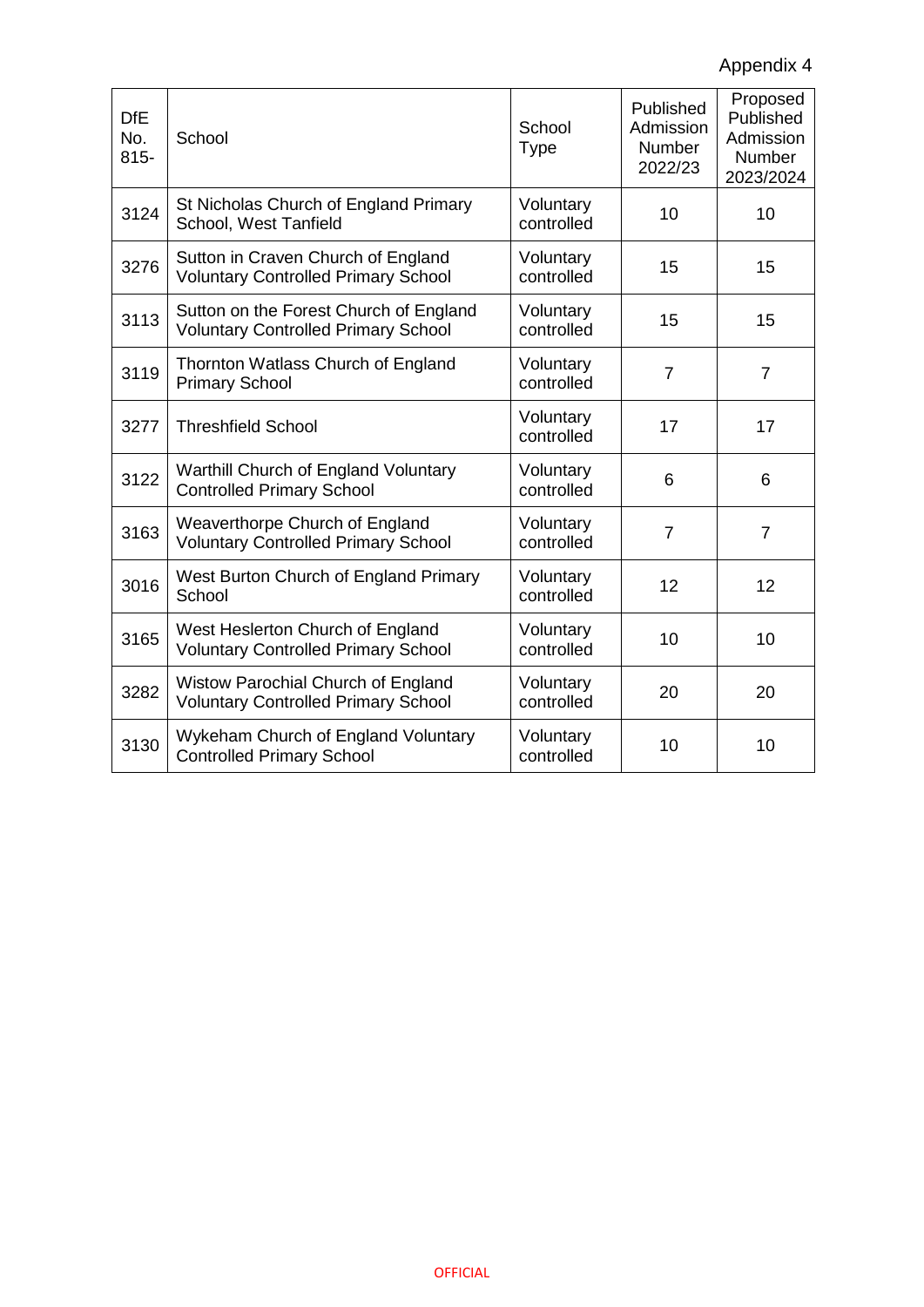**The determination of admissions arrangements for Voluntary Aided, Foundation, Trust schools and Academies is a matter for the schools' governing bodies as the admission authority for the school. Any comments regarding these PANs should be directed to the relevant school.**

| <b>DfE</b><br>No.<br>$815 -$ | School                                                                                | School<br><b>Type</b> | Published<br>Admission<br><b>Number</b><br>2022/23 | Proposed<br>Published<br>Admission<br><b>Number</b><br>2023/2024 |
|------------------------------|---------------------------------------------------------------------------------------|-----------------------|----------------------------------------------------|------------------------------------------------------------------|
| 5200                         | Nun Monkton Primary Foundation School                                                 | Foundation            | 4                                                  | 5                                                                |
| 3350                         | Austwick Church of England VA Primary<br>School                                       | Voluntary<br>aided    | 10                                                 | 10                                                               |
| 3369                         | <b>Barkston Ash Catholic Primary School</b>                                           | Voluntary<br>aided    | 20                                                 | 20                                                               |
| 3301                         | Bolton-on-Swale St Mary's CofE Primary<br>School                                      | Voluntary<br>aided    | 14                                                 | 14                                                               |
| 3337                         | <b>Burneston Church of England Voluntary</b><br><b>Aided Primary School</b>           | Voluntary<br>aided    | 19                                                 | 19                                                               |
| 3352                         | <b>Burnsall Voluntary Aided Primary School</b>                                        | Voluntary<br>aided    | 12                                                 | 12                                                               |
| 3354                         | <b>Carleton Endowed CofE Primary School</b>                                           | Voluntary<br>aided    | 30                                                 | 30                                                               |
| 3306                         | Carlton and Faceby Church of England<br><b>Voluntary Aided Primary School</b>         | Voluntary<br>aided    | 8                                                  | 8                                                                |
| 3355                         | Cawood Church of England Voluntary<br><b>Aided Primary School</b>                     | Voluntary<br>aided    | 21                                                 | 21                                                               |
| 3357                         | Dacre Braithwaite Church of England<br><b>Primary School</b>                          | Voluntary<br>aided    | 10                                                 | 10                                                               |
| 3025                         | Danby Church of England Voluntary Aided<br>School                                     | Voluntary<br>aided    | 10                                                 | 10                                                               |
| 3308                         | Egton Church of England Voluntary Aided<br><b>Primary School</b>                      | Voluntary<br>aided    | 8                                                  | 8                                                                |
| 3315                         | Kirkby and Great Broughton Church of<br><b>England Voluntary Aided Primary School</b> | Voluntary<br>aided    | 18                                                 | 18                                                               |
| 3360                         | Kirkby in Malhamdale United Voluntary<br><b>Aided Primary School</b>                  | Voluntary<br>aided    | 12                                                 | 12                                                               |
| 3362                         | Long Preston Endowed Voluntary Aided<br><b>Primary School</b>                         | Voluntary<br>aided    | 12                                                 | 12                                                               |
| 3319                         | Masham Church of England VA Primary<br>School                                         | Voluntary<br>aided    | 20                                                 | 20                                                               |
| 3307                         | Michael Syddall Church of England Aided<br><b>Primary School</b>                      | Voluntary<br>aided    | 36                                                 | 36                                                               |
| 3320                         | Middleham Church of England Aided<br>School                                           | Voluntary<br>aided    | 15                                                 | 15                                                               |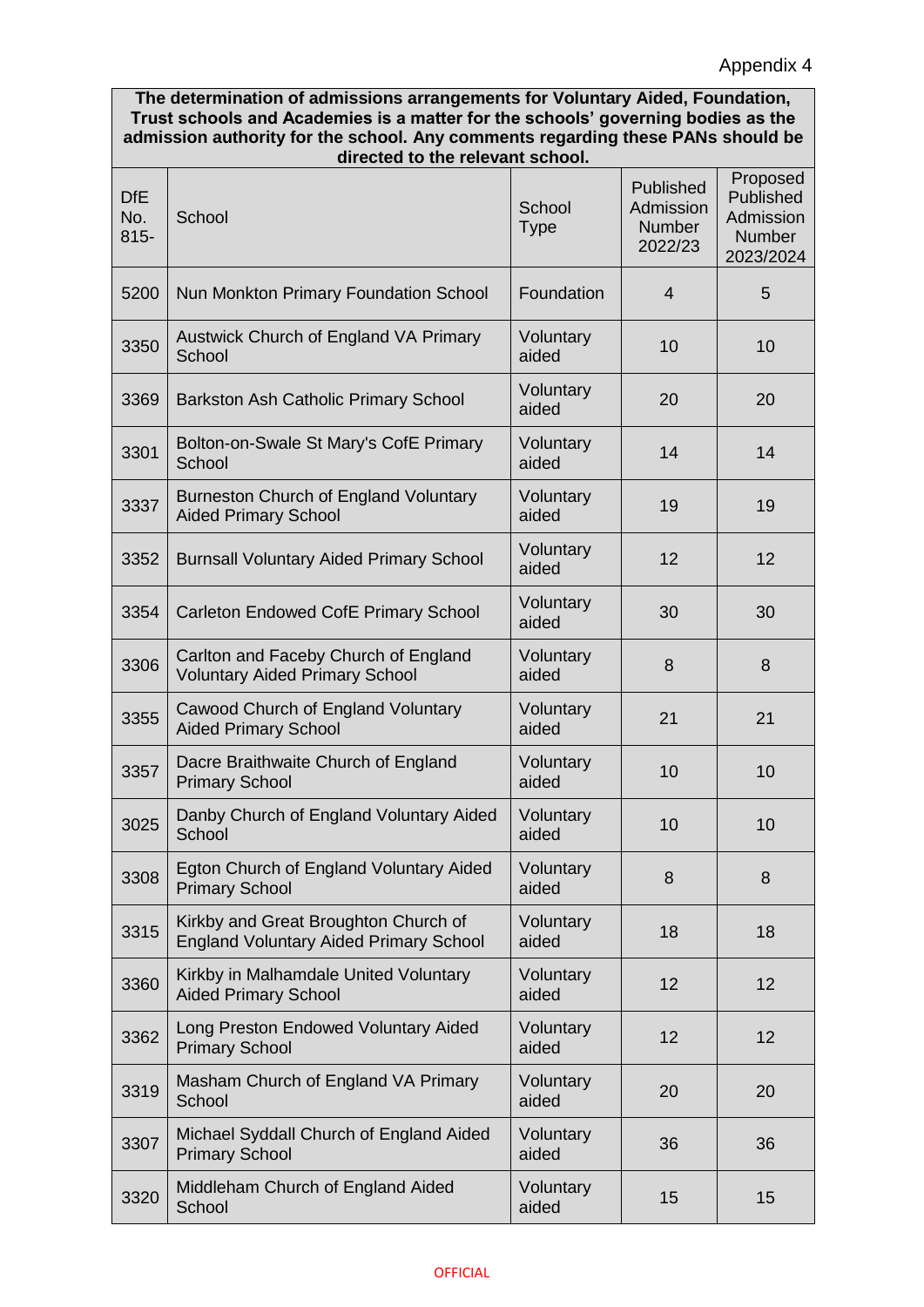| <b>DfE</b><br>No.<br>$815 -$ | School                                                                           | School<br><b>Type</b> | Published<br>Admission<br><b>Number</b><br>2022/23 | Proposed<br>Published<br>Admission<br><b>Number</b><br>2023/2024 |
|------------------------------|----------------------------------------------------------------------------------|-----------------------|----------------------------------------------------|------------------------------------------------------------------|
| 3262                         | Ripon Cathedral Church of England<br><b>Primary School</b>                       | Voluntary<br>aided    | 30                                                 | 30                                                               |
| 3602                         | St Hedda's Roman Catholic Primary<br>School                                      | Voluntary<br>aided    | $\overline{7}$                                     | $\overline{7}$                                                   |
| 3376                         | St Joseph's Catholic Primary School                                              | Voluntary<br>aided    | 15                                                 | 15                                                               |
| 3610                         | St Joseph's Roman Catholic Primary<br>School, Pickering                          | Voluntary<br>aided    | 15                                                 | 15                                                               |
| 3326                         | St Martin's Church of England Voluntary<br>Aided Primary School, Scarborough     | Voluntary<br>aided    | 40                                                 | 40                                                               |
| 3304                         | St Peter's Brafferton Church of England<br><b>Voluntary Aided Primary School</b> | Voluntary<br>aided    | 13                                                 | 13                                                               |
| 3372                         | <b>St Wilfrid's Catholic Primary School</b>                                      | Voluntary<br>aided    | 20                                                 | 20                                                               |
| 3331                         | <b>Terrington Church of England Voluntary</b><br><b>Aided Primary School</b>     | Voluntary<br>aided    | 9                                                  | 9                                                                |
| 3351                         | The Boyle and Petyt Primary School                                               | Voluntary<br>aided    | 8                                                  | 8                                                                |
| 3000                         | Ainderby Steeple Church of England<br><b>Primary School</b>                      | Academy               | 20                                                 | 20                                                               |
| 2190                         | <b>Airy Hill Primary School</b>                                                  | Academy               | 30                                                 | 30                                                               |
| 3361                         | All Saints Church of England School                                              | Academy               | 15                                                 | 15                                                               |
| 2014                         | All Saints Roman Catholic Primary School                                         | Academy               | 14                                                 | 14                                                               |
| 2301                         | <b>Appleton Roebuck Primary School</b>                                           | Academy               | 15                                                 | 15                                                               |
| 2302                         | <b>Askwith Community Primary School</b>                                          | Academy               | 15                                                 | 15                                                               |
| 2377                         | Aspin Park Academy                                                               | Academy               | 60                                                 | 60                                                               |
| 3009                         | Baldersby St James Church of England<br><b>Primary School</b>                    | Academy               | 8                                                  | 8                                                                |
| 3133                         | Barton Church of England Primary School                                          | Academy               | 11                                                 | 11                                                               |
| 2010                         | <b>Braeburn Primary and Nursery Academy</b>                                      | Academy               | 60                                                 | 60                                                               |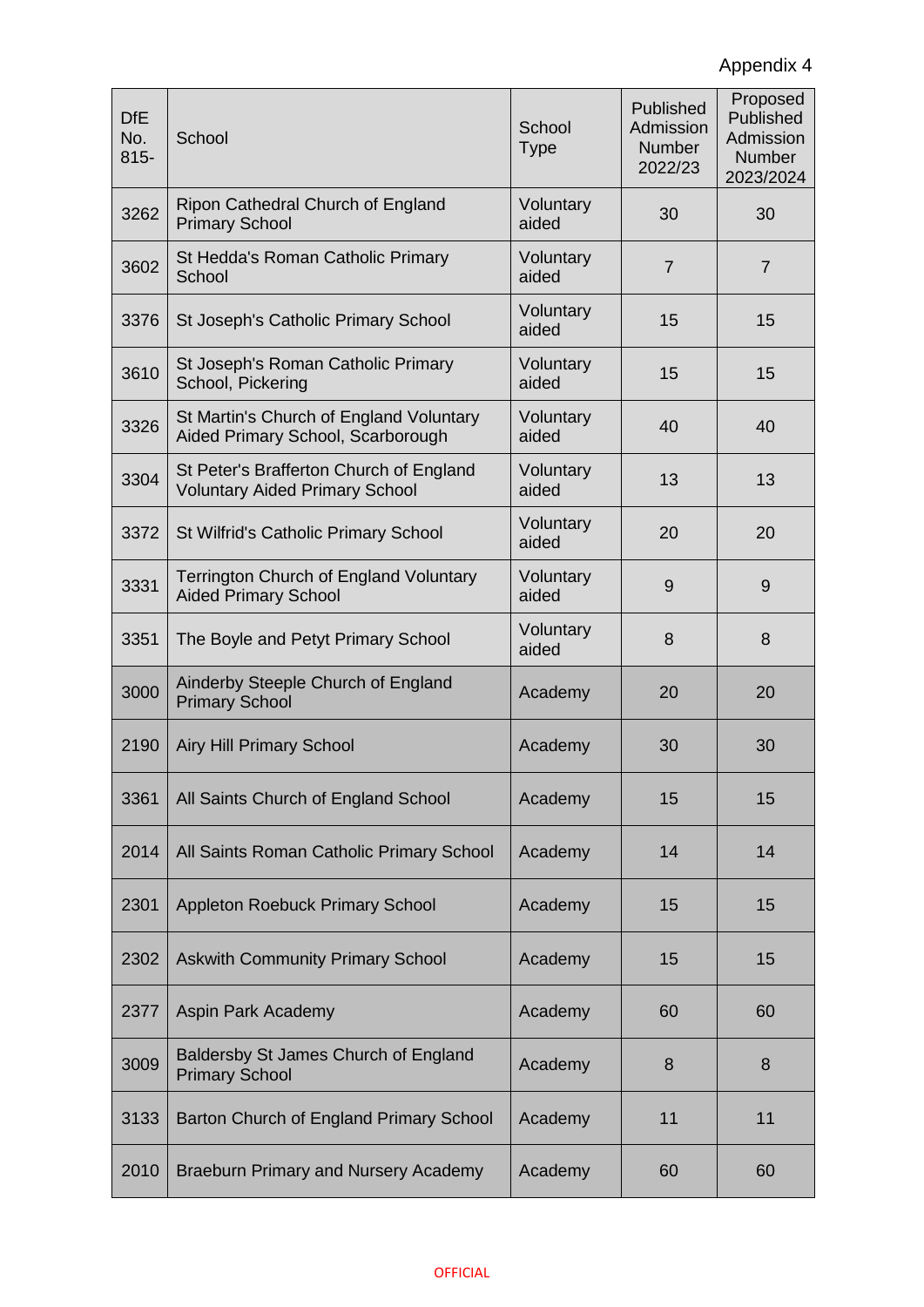| <b>DfE</b><br>No.<br>$815 -$ | School                                                                         | School<br><b>Type</b> | Published<br>Admission<br><b>Number</b><br>2022/23 | Proposed<br>Published<br>Admission<br>Number<br>2023/2024 |
|------------------------------|--------------------------------------------------------------------------------|-----------------------|----------------------------------------------------|-----------------------------------------------------------|
| 2016                         | Brayton Church of England Voluntary<br><b>Controlled Primary School</b>        | Academy               | 60                                                 | 60                                                        |
| 2001                         | <b>Brotherton and Byram Community Primary</b><br>Academy                       | Academy               | 30                                                 | 30                                                        |
| 2004                         | <b>Camblesforth Community Primary</b><br>Academy                               | Academy               | 17                                                 | 17                                                        |
| 2013                         | Cambrai Primary Academy, Catterick<br>Garrison                                 | Academy               | 30                                                 | 30                                                        |
| 2252                         | <b>Carlton Miniott Primary Academy</b>                                         | Academy               | 30                                                 | 30                                                        |
| 2314                         | <b>Carlton Primary School</b>                                                  | Academy               | 28                                                 | 28                                                        |
| 2256                         | <b>Castleton Primary School</b>                                                | Academy               | 8                                                  | 8                                                         |
| 2017                         | <b>Catterick Garrison, Carnagill Community</b><br><b>Primary School</b>        | Academy               | 30                                                 | 30                                                        |
| 2383                         | <b>Coppice Valley Primary School</b>                                           | Academy               | 30                                                 | 30                                                        |
| 3022                         | Croft Church of England Primary School                                         | Academy               | 15                                                 | 15                                                        |
| 3030                         | East Cowton Church of England Primary<br>School                                | Academy               | 8                                                  | 8                                                         |
| 2154                         | East Whitby Primary Academy                                                    | Academy               | 45                                                 | 45                                                        |
| 3153                         | <b>Escrick Church of England Voluntary</b><br><b>Controlled Primary School</b> | Academy               | 20                                                 | 28                                                        |
| 3154                         | Filey Church of England Nursery and<br><b>Infants Academy</b>                  | Academy               | 76                                                 | 76                                                        |
| 3288                         | Forest of Galtres Anglican/Methodist<br><b>Primary School</b>                  | Academy               | 27                                                 | 27                                                        |
| 2015                         | <b>Friarage Community Primary School</b>                                       | Academy               | 60                                                 | 60                                                        |
| 2041                         | <b>Glaisdale Primary School</b>                                                | Academy               | 8                                                  | 8                                                         |
| 2047                         | <b>Great Smeaton Academy Primary School</b>                                    | Academy               | 10                                                 | 10                                                        |
| 3245                         | Hampsthwaite Church of England Primary<br>School                               | Academy               | 20                                                 | 20                                                        |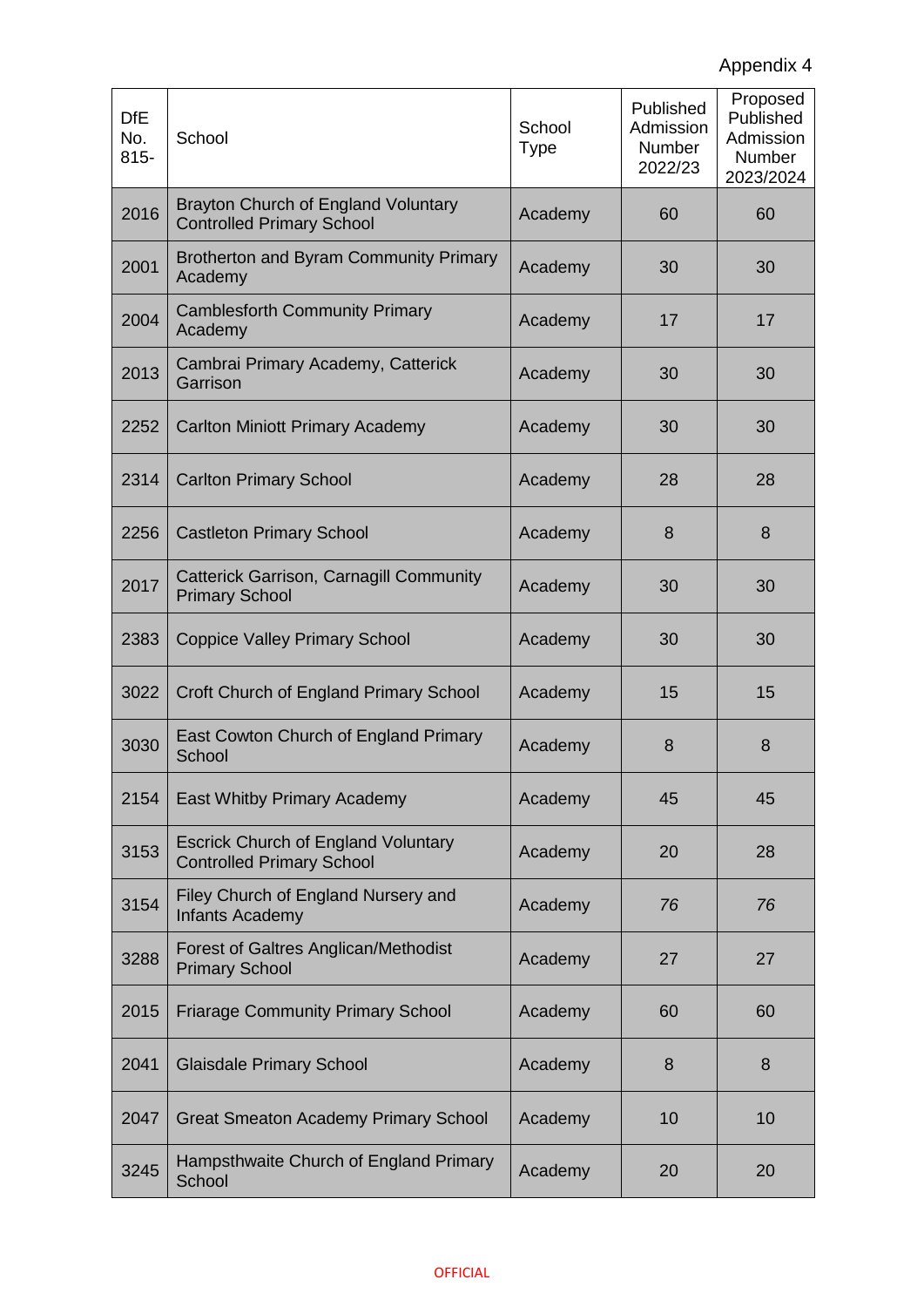| <b>DfE</b><br>No.<br>$815 -$ | School                                                                        | School<br><b>Type</b> | Published<br>Admission<br><b>Number</b><br>2022/23 | Proposed<br>Published<br>Admission<br><b>Number</b><br>2023/2024 |
|------------------------------|-------------------------------------------------------------------------------|-----------------------|----------------------------------------------------|------------------------------------------------------------------|
| 2328                         | Harrogate, Bilton Grange Community<br><b>Primary School</b>                   | Academy               | 48                                                 | 48                                                               |
| 2005                         | <b>Hawes Primary School</b>                                                   | Academy               | 15                                                 | 15                                                               |
| 2236                         | <b>Helmsley Community Primary School</b>                                      | Academy               | 24                                                 | 24                                                               |
| 2368                         | <b>Hookstone Chase Primary School</b>                                         | Academy               | 50                                                 | 50                                                               |
| 2012                         | Keeble Primary Academy, Sowerby                                               | Academy               | 30                                                 | 30                                                               |
| 2422                         | <b>Kellington Primary School</b>                                              | Academy               | 19                                                 | 19                                                               |
| 3251                         | Kirk Fenton Church of England Primary<br>School                               | Academy               | 30                                                 | 30                                                               |
| 3065                         | Kirkby Fleetham Church of England<br><b>Primary School</b>                    | Academy               | 9                                                  | 9                                                                |
| 2064                         | Kirkbymoorside Community Primary<br>School                                    | Academy               | 30                                                 | 30                                                               |
| 3903                         | Knaresborough St John's CofE Primary<br>School                                | Academy               | 50                                                 | 50                                                               |
| 3068                         | Knayton Church of England Academy                                             | Academy               | 20                                                 | 20                                                               |
| 2042                         | <b>Lealholm Primary School</b>                                                | Academy               | 8                                                  | 8                                                                |
| 2065                         | Leyburn Primary School                                                        | Academy               | 30                                                 | 30                                                               |
| 2346                         | Lothersdale Primary School                                                    | Academy               | 15                                                 | 15                                                               |
| 3363                         | Marton-Cum-Grafton Church of England<br><b>Voluntary Aided Primary School</b> | Academy               | 15                                                 | 15                                                               |
| 2389                         | Meadowside Academy                                                            | Academy               | 30                                                 | 30                                                               |
| 3257                         | Monk Fryston Church of England Primary<br>School                              | Academy               | 30                                                 | 30                                                               |
| 2330                         | <b>New Park Primary Academy</b>                                               | Academy               | 45                                                 | 45                                                               |
| 2076                         | Newby and Scalby Primary School                                               | Academy               | 60                                                 | 60                                                               |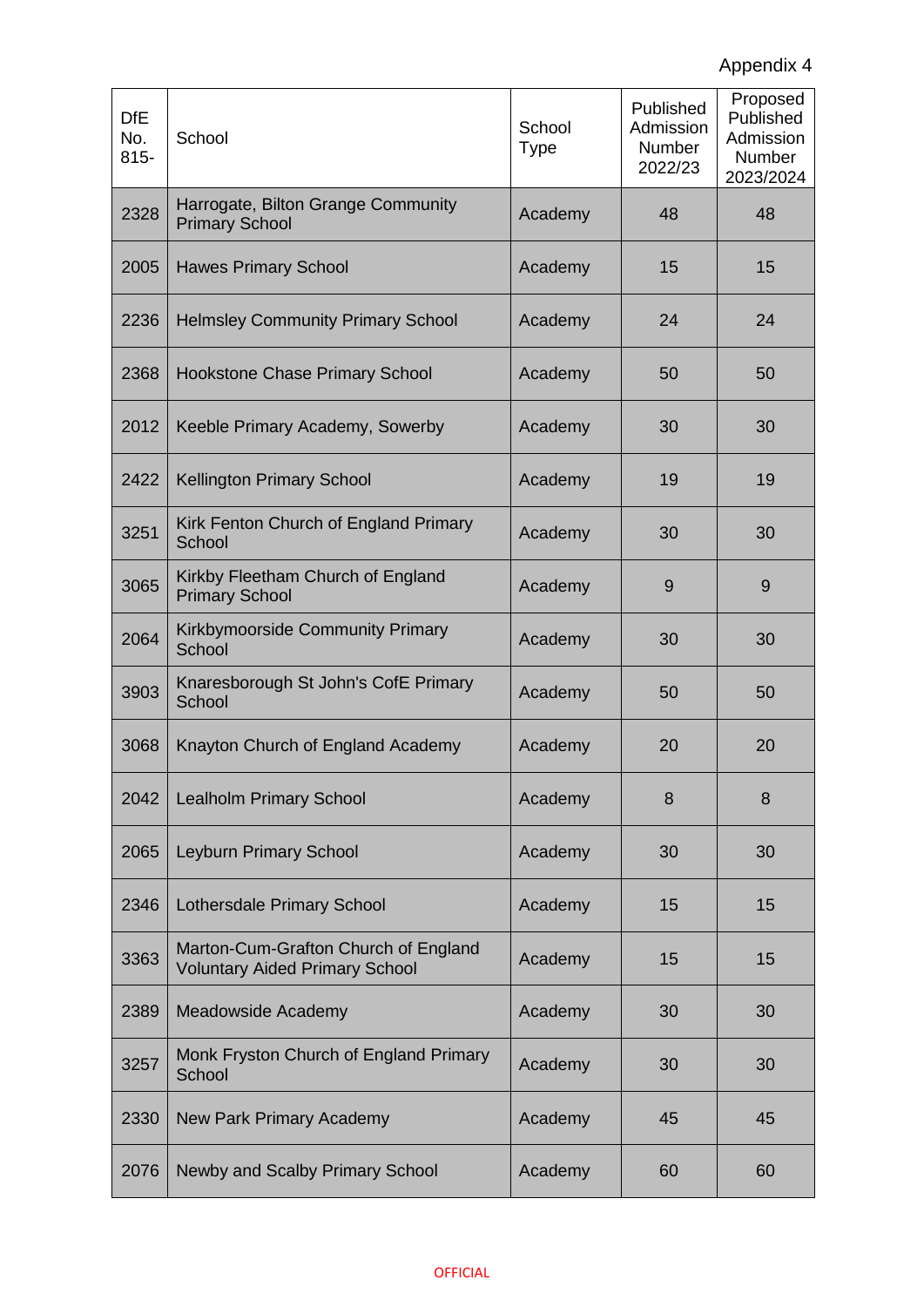| <b>DfE</b><br>No.<br>$815 -$ | School                                                                                | School<br><b>Type</b> | Published<br>Admission<br><b>Number</b><br>2022/23 | Proposed<br>Published<br>Admission<br>Number<br>2023/2024 |
|------------------------------|---------------------------------------------------------------------------------------|-----------------------|----------------------------------------------------|-----------------------------------------------------------|
| 3260                         | North Rigton Church of England Primary<br>School                                      | Academy               | 15                                                 | 15                                                        |
| 2376                         | <b>Oatlands Community Junior School</b>                                               | Academy               | 90                                                 | 90                                                        |
| 2331                         | <b>Oatlands Infant School</b>                                                         | Academy               | 90                                                 | 90                                                        |
| 2022                         | <b>Outwood Academy Alne</b>                                                           | Academy               | 21                                                 | 21                                                        |
| 2008                         | <b>Outwood Primary Academy Greystone</b>                                              | Academy               | 30                                                 | 30                                                        |
| 2372                         | <b>Pannal Primary School</b>                                                          | Academy               | 60                                                 | 60                                                        |
| 3090                         | Ravensworth Church of England Primary<br>School                                       | Academy               | 12                                                 | 12                                                        |
| 3368                         | Richard Taylor Church of England Primary<br>School                                    | Academy               | 39                                                 | 39                                                        |
| 2018                         | <b>Rillington Community Primary School</b>                                            | Academy               | 20                                                 | 20                                                        |
| 2427                         | Riverside School, Tadcaster                                                           | Academy               | 60                                                 | 60                                                        |
| 2426                         | Roseberry Academy                                                                     | Academy               | 30                                                 | 30                                                        |
| 2382                         | <b>Rossett Acre Primary School</b>                                                    | Academy               | 60                                                 | 60                                                        |
| 3902                         | <b>Sacred Heart RC Primary School</b>                                                 | Academy               | 15                                                 | 15                                                        |
| 2009                         | Saxton Church of England Primary School                                               | Academy               | 10                                                 | 10                                                        |
| 2351                         | <b>Selby Community Primary School</b>                                                 | Academy               | 60                                                 | 60                                                        |
| 2380                         | <b>Sherburn Hungate Primary School</b>                                                | Academy               | 60                                                 | 60                                                        |
| 2221                         | <b>Sinnington Primary School</b>                                                      | Academy               | 10                                                 | 10                                                        |
| 2020                         | Skipton Parish Church Church of England<br><b>Voluntary Controlled Primary School</b> | Academy               | 60                                                 | 60                                                        |
| 2357                         | South Milford Primary School                                                          | Academy               | 30                                                 | 30                                                        |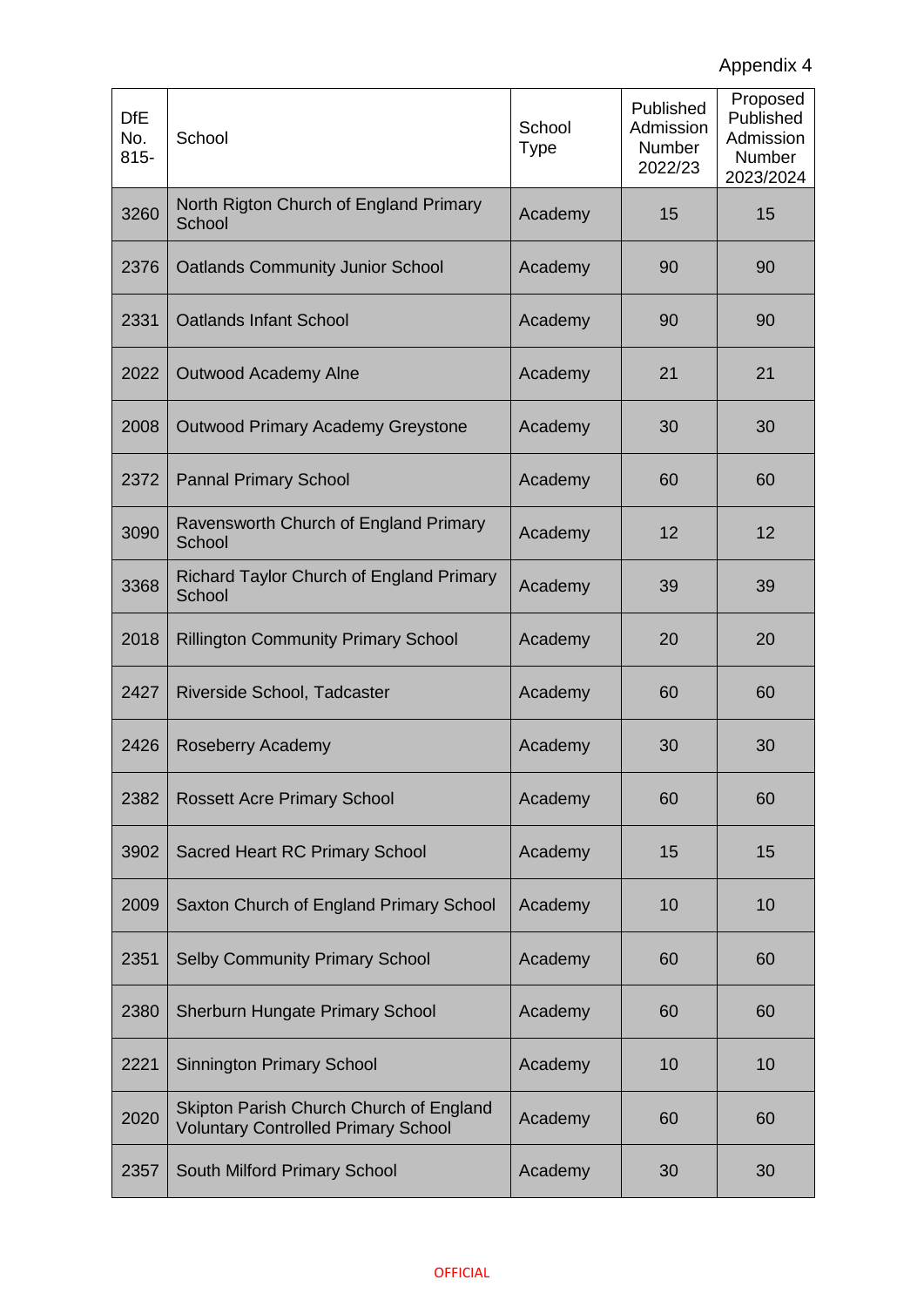| <b>DfE</b><br>No.<br>$815 -$ | School                                                                   | School<br><b>Type</b> | <b>Published</b><br>Admission<br><b>Number</b><br>2022/23 | Proposed<br>Published<br>Admission<br>Number<br>2023/2024 |
|------------------------------|--------------------------------------------------------------------------|-----------------------|-----------------------------------------------------------|-----------------------------------------------------------|
| 3291                         | South Otterington Church of England<br><b>Primary School</b>             | Academy               | 20                                                        | 20                                                        |
| 2183                         | <b>Sowerby Primary Academy</b>                                           | Academy               | 45                                                        | 45                                                        |
| 3600                         | St Benedict's Roman Catholic Primary<br>School, Ampleforth               | Academy               | 15                                                        | 15                                                        |
| 3631                         | St George's Roman Catholic Primary<br>School                             | Academy               | 15                                                        | 15                                                        |
| 3378                         | St Joseph's Catholic Primary School,<br>Harrogate, A Voluntary Academy   | Academy               | 30                                                        | 30                                                        |
| 3373                         | <b>St Mary's Catholic Primary School</b>                                 | Academy               | 30                                                        | 30                                                        |
| 3609                         | St Mary's Catholic Primary School, Malton                                | Academy               | 30                                                        | 30                                                        |
| 3371                         | St Mary's Primary School Knaresborough,<br>A Voluntary Catholic Academy  | Academy               | 30                                                        | 30                                                        |
| 3614                         | St Mary's Roman Catholic Primary School,<br>Richmond                     | Academy               | 30                                                        | 30                                                        |
| 3247                         | St Peter's Church of England Primary<br>School                           | Academy               | 41                                                        | 45                                                        |
| 3615                         | St Peter's Roman Catholic Primary School                                 | Academy               | 30                                                        | 30                                                        |
| 3377                         | St Robert's Catholic Primary School,<br>Harrogate                        | Academy               | 40                                                        | 40                                                        |
| 2003                         | St Stephen's Catholic Primary School and<br>Nursery, A Voluntary Academy | Academy               | 30                                                        | 30                                                        |
| 2217                         | <b>Stakesby Primary Academy</b>                                          | Academy               | 30                                                        | 30                                                        |
| 2011                         | <b>Starbeck Primary Academy</b>                                          | Academy               | 50                                                        | 30                                                        |
| 2002                         | <b>Staynor Hall Primary Academy</b>                                      | Academy               | 45                                                        | 45                                                        |
| 2139                         | <b>Stokesley Primary Academy</b>                                         | Academy               | 58                                                        | 58                                                        |
| 2392                         | <b>Tadcaster Primary Academy</b>                                         | Academy               | 28                                                        | 28                                                        |
| 2000                         | <b>Thomas Hinderwell Primary Academy</b>                                 | Academy               | 30                                                        | 30                                                        |